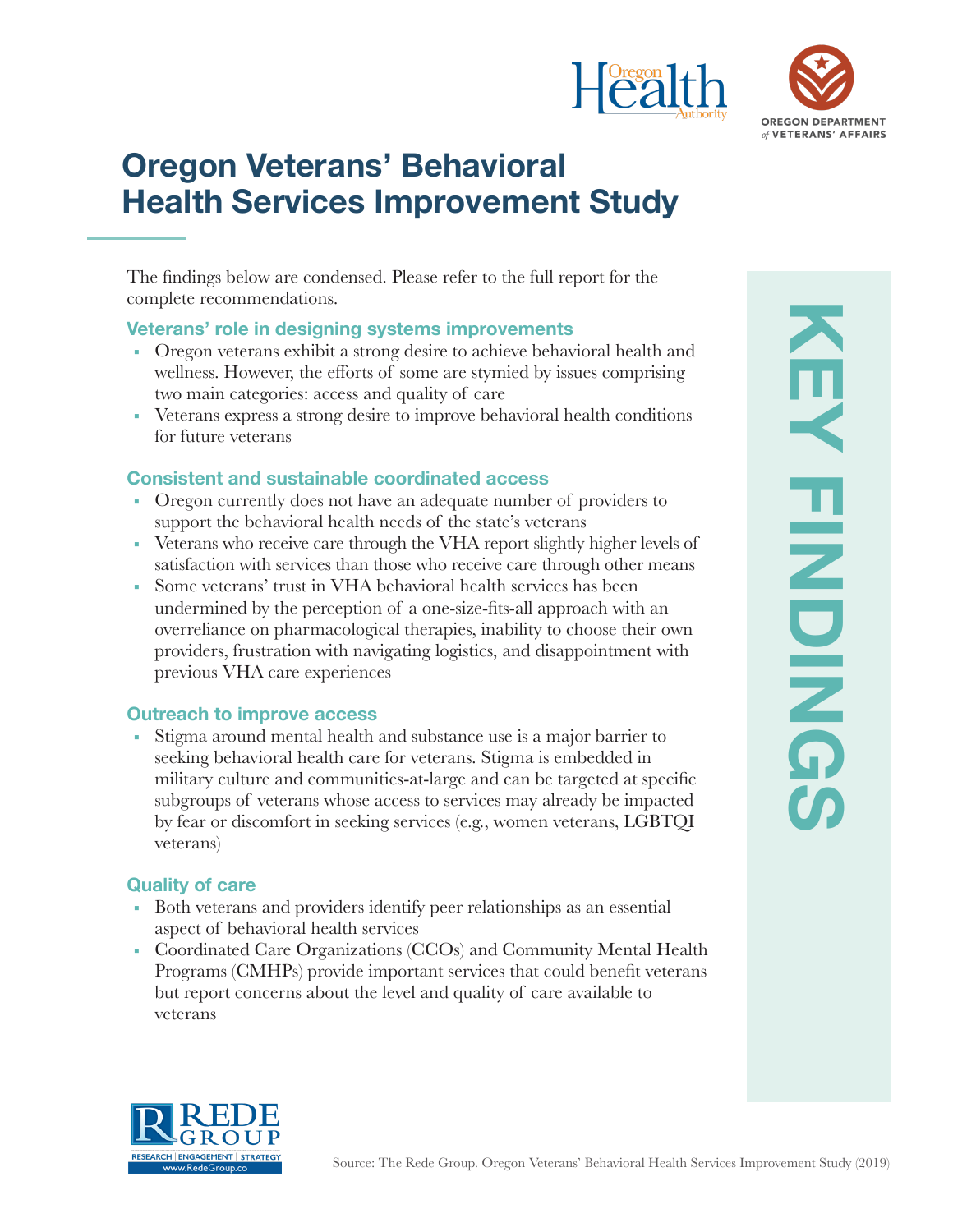## **Oregon Veterans' Behavioral Health Services Improvement Study**

### **Cultural competency**

- Tribal representatives report a need for cultural competency in services, with an emphasis on a preference for traditional healing modalities and peer support as the most important factors in care-seeking behavior for Tribal veterans
- Variances exist in the specific needs and expectations of subgroups of veterans (e.g., age, gender, LGBTQI identity, etc.) that impact how those veterans seek care
- Some women veterans report that they are met with bias affecting their care when interfacing with VA Health Care facilities

#### **Provider outreach**

■ The availability of publicly-funded non-VHA providers who are trained in the knowledge and skills to screen for and/or treat concerns specific to veterans and their families is limited, particularly in rural areas

#### **Data and research**

- Some veterans' behavioral health outcomes, when compared to those of non-veterans, are counterintuitive when considered in light of differences (or lack thereof) in behavioral health characteristics between the two groups. For example:
	- **·** Veterans are less likely than non-veterans to report they have been told they have depression but more likely to die by suicide
	- **·** Veterans and non-veterans have similar tobacco and alcohol use, but veterans are more likely to die in opioid-affiliated occurrences
- Publicly funded non-VHA providers do not have comprehensive systems in place to identify veterans, a significant gap in access to quality data that impacts the state's ability to evaluate improvements in behavioral health systems
- More research into behavioral health conditions and treatments for veterans with other-than-honorable discharge (OTH) status is necessary in order to adequately serve this group
- VHA providers report administrative and other challenges with the purchased and referred care systems. Providers at individual VHA facilities also report they are unable to provide some services that are considered essential to best practices for veterans' behavioral health care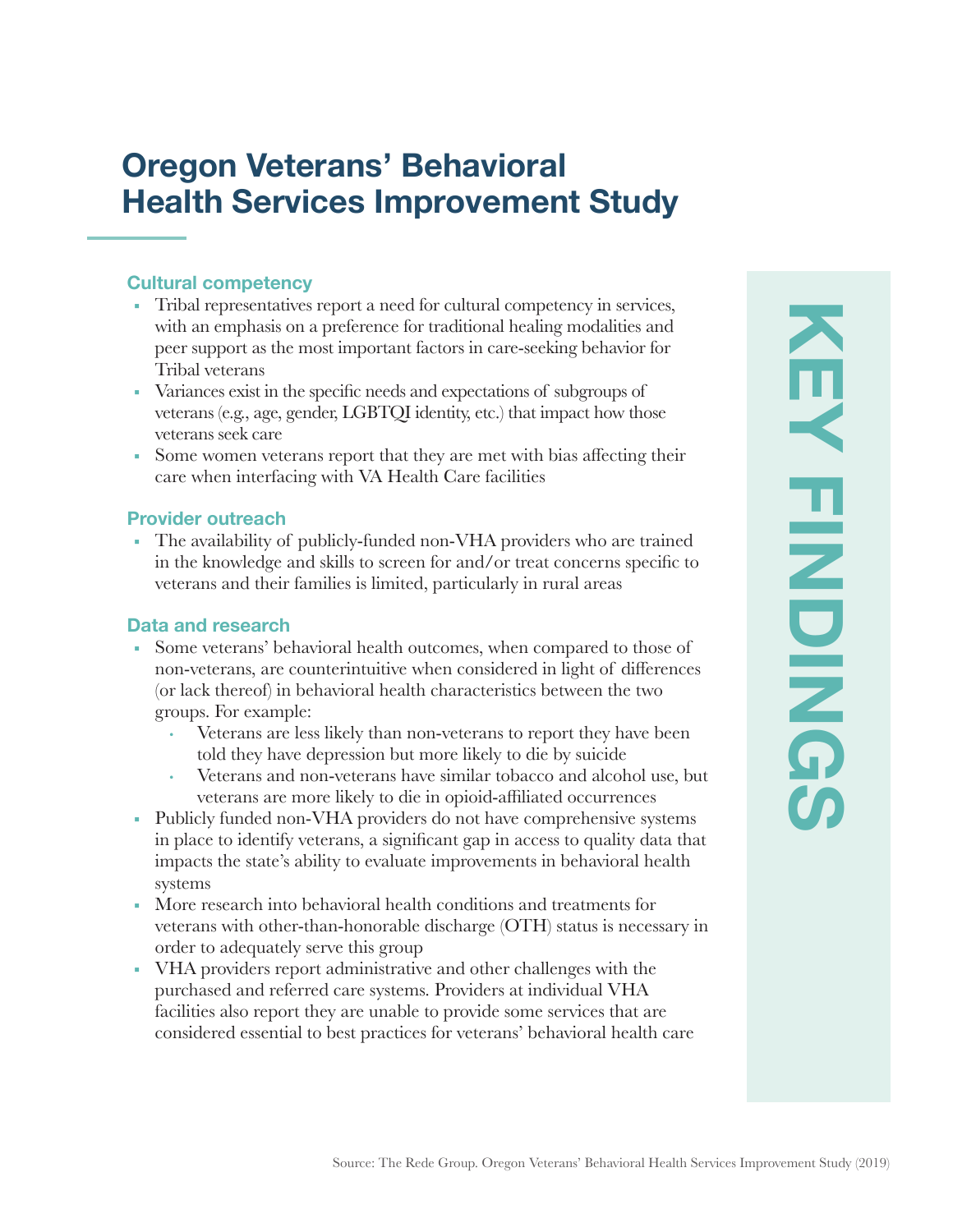## **Oregon Veterans' Behavioral Health Services Improvement Study**

### **Special considerations: Suicide**

• Veterans aged 18-34 are at the highest risk for suicide in Oregon and are more vulnerable the more recently they have been discharged from service

#### **Special considerations: Military sexual trauma**

- Veterans' capacity for care-seeking is impacted by both a military culture of behavioral health stigma and the effects of trauma. In older female veterans especially, the effects of long-held trauma and related secrecy are compounded. Female veterans with military sexual trauma report discomfort or fear at VHA facilities, and providers report a need for more community-based, gender-specific care options
- Both male and female veterans experience military sexual trauma, however, a high percentage (at least 50%) of female veterans in Oregon have experienced military sexual trauma. There are no inpatient military sexual trauma treatment programs within the state, and female veterans report in greater proportion than male veterans feeling that they have needed behavioral health services and did not receive them

#### **Special considerations: Housing**

- Key informants from the VHA, CMHPs, and CCOs interviewed for this report identified housing insecurity and homelessness as a serious challenge in providing care to veterans
- The stability, quality, safety, and affordability of housing affects health outcomes at the individual and population levels